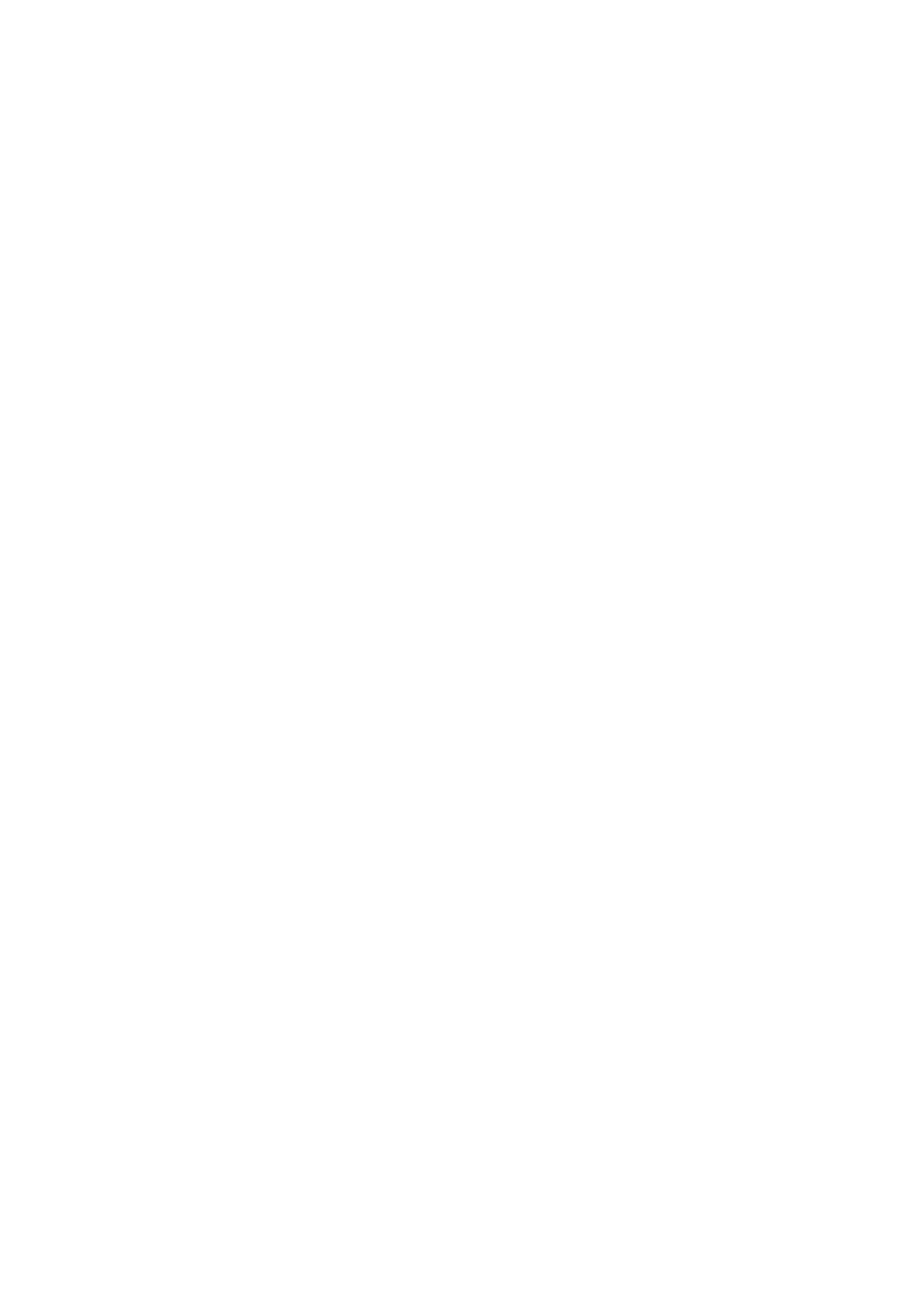## **CONTENTS**

| 1 |     |       | Overview $\cdots$ and $\cdots$ and $\cdots$ and $\cdots$ |  |  |  |
|---|-----|-------|----------------------------------------------------------|--|--|--|
| 2 |     |       |                                                          |  |  |  |
|   | 2.1 |       |                                                          |  |  |  |
|   | 2.2 |       |                                                          |  |  |  |
| 3 |     |       |                                                          |  |  |  |
|   | 31  |       |                                                          |  |  |  |
|   |     | 3.1.1 |                                                          |  |  |  |
|   |     | 312   |                                                          |  |  |  |
|   |     | 313   |                                                          |  |  |  |
|   |     | 3.1.4 |                                                          |  |  |  |
|   |     | 3.1.5 |                                                          |  |  |  |
|   | 3.2 |       |                                                          |  |  |  |
|   | 33  |       |                                                          |  |  |  |
|   |     |       |                                                          |  |  |  |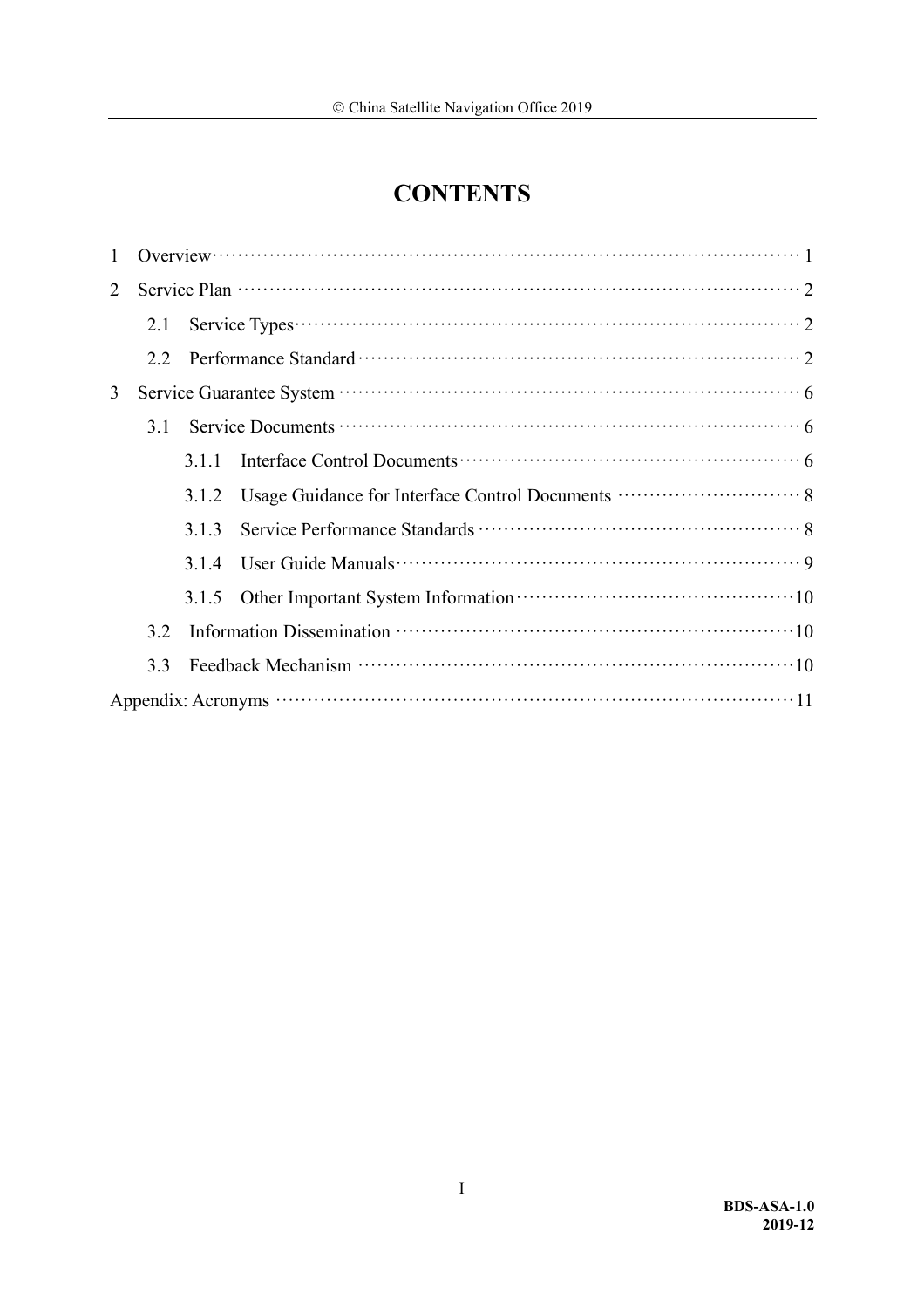## **LIST OF TABLES**

| Table 1  |                                                                                    |  |
|----------|------------------------------------------------------------------------------------|--|
| Table 2  |                                                                                    |  |
| Table 3  |                                                                                    |  |
| Table 4  |                                                                                    |  |
| Table 5  |                                                                                    |  |
| Table 6  |                                                                                    |  |
| Table 7  |                                                                                    |  |
| Table 8  |                                                                                    |  |
| Table 9  |                                                                                    |  |
| Table 10 |                                                                                    |  |
| Table 11 |                                                                                    |  |
| Table 12 |                                                                                    |  |
| Table 13 | The BDS International SAR Service Interface Control Document ··················· 8 |  |
| Table 14 | The Usage Guidance for BDS Services Interface Control Documents  8                 |  |
| Table 15 |                                                                                    |  |
| Table 16 |                                                                                    |  |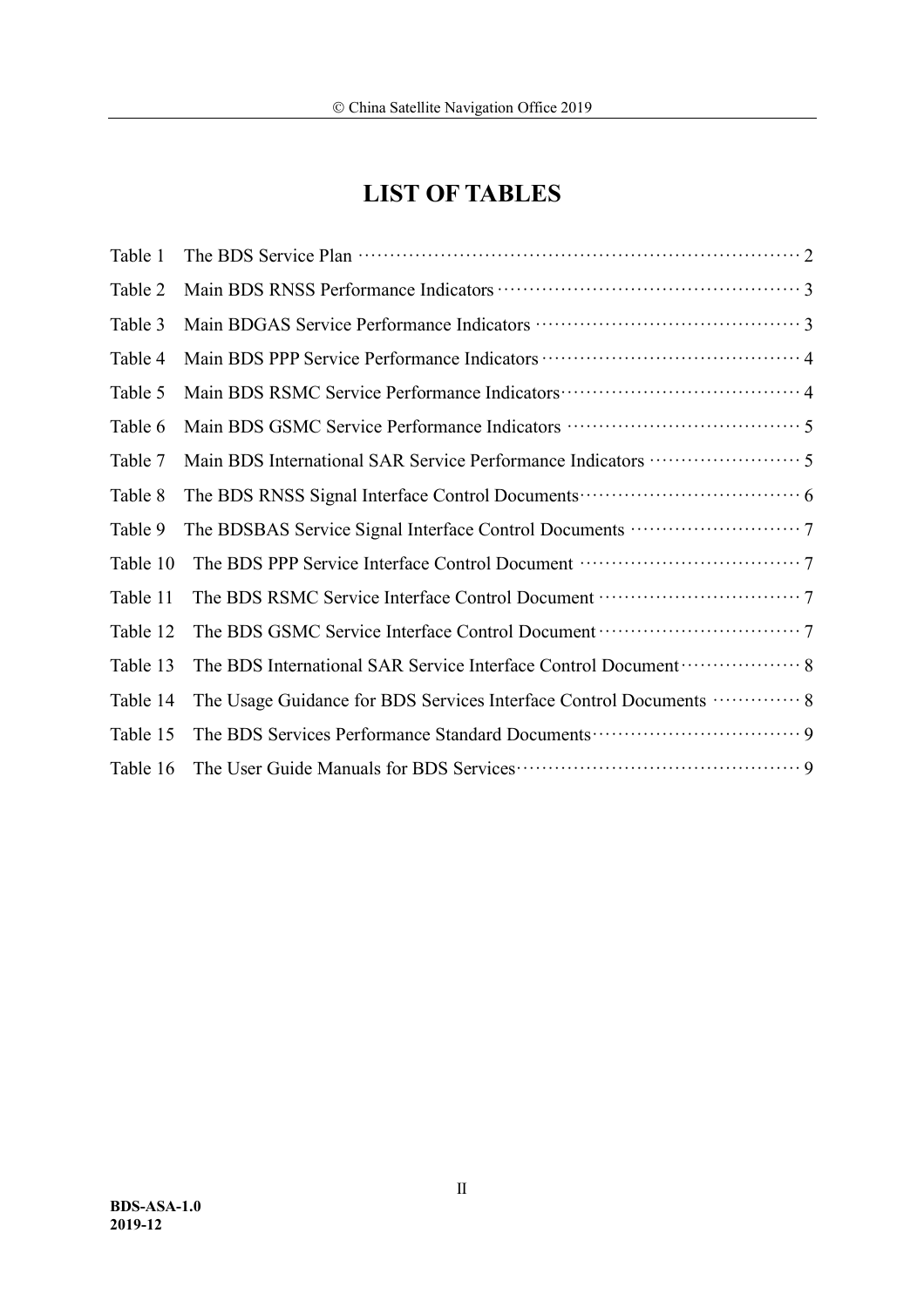#### **1 Overview**

The BeiDou Navigation Satellite System (BDS) has been built and developed in accordance with the "three-step" strategy. BDS-1 construction was started from 1994 and put into use in 2000. It adopted an active positioning scheme to provide Chinese users with positioning, timing, wide-area differential and short message communication services. BDS-2 construction was started from 2004 and put into use in 2012. Besides being technically compatible with BDS-1, BDS-2 also added a passive positioning scheme, to provide users in the Asia-Pacific region with positioning, velocity measurement, timing and short message communication services. BDS-3 construction was started from 2009. On the basis of BDS-2, BDS-3 further improves services performance and expands services functions, with the successful launch of 30 constellation satellites. It is planned to fully complete the BDS-3 by 2020, and to provide global users with high-quality services including navigation, positioning and data communication.

The BDS-3 construction has been rapidly accelerated since 2018. By December 2018, 18 MEO satellites and 1 GEO satellite had been launched, and the BDS-3 Preliminary System had been completed to offer global services. By December 2019, the core constellation has been fully deployed with the additional launch of 6 MEO satellites and 3 IGSO satellites. In 2020, two more GEO satellites will be launched and the BDS will be completed to realize full constellation operation. At present, BDS services are jointly provided by BDS-2 and BDS-3, which will be smoothly transited to the services mainly provided by BDS-3 after 2020.

In order to let global users to better know, understand and use BDS, and to enable the high-quality BDS services better benefit the world, a BDS application service architecture is developed. This document specifies the BDS service plan with a systematic introduction of the BDS service types and indicators, and service guarantee system including the service documents, information dissemination and feedback mechanisms, etc. In the future, with the BDS construction and development, the service support capacity and this application service architecture will be further improved to offer global users with first-class services derived from BDS in the new era.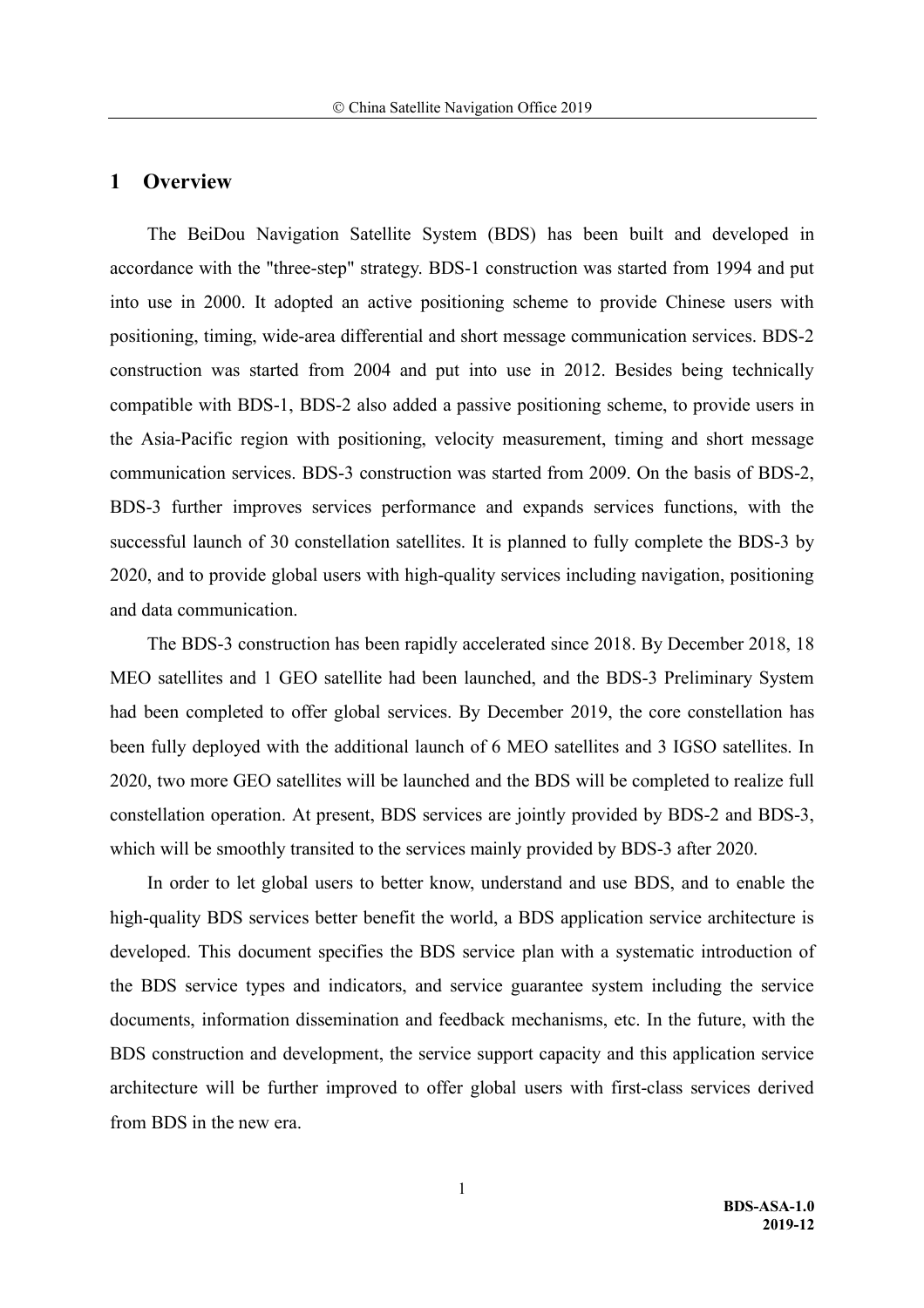#### **2 Service Plan**

#### **2.1 Service Types**

BDS has two functions including navigation and positioning as well as data communication, and provides seven kinds of services. Specifically, it provides three kinds of global services including positioning, navigation and timing (RNSS), global short message communication (GSMC) and international search and rescue (SAR). Meanwhile, the satellitebased augmentation system (SBAS), ground augmentation system (GAS), precise point positioning (PPP) and regional short message communication (RSMC) services are provided in China and surrounding areas, as shown in Table 1. Among them, the RNSS services have been launched worldwide in December 2018, the GSMC, SAR and GAS services are already available in December 2019, and SBAS, PPP and RSMC services will be available in 2020.

| Table 1<br>The BDS Service Plan |                                                                      |                        |                             |  |  |
|---------------------------------|----------------------------------------------------------------------|------------------------|-----------------------------|--|--|
|                                 | <b>Service Types</b>                                                 | Signal(s)/Band(s)      | <b>Broadcast Satellites</b> |  |  |
|                                 | Positioning, Navigation and                                          | <b>B1I, B3I</b>        | 3GEO+3IGSO+24MEO            |  |  |
|                                 | Timing (RNSS)                                                        | B1C, B2a, B2b          | 3IGSO+24MEO                 |  |  |
| Worldwide                       | Global Short Message                                                 | Uplink: L              | Uplink: 14MEO               |  |  |
|                                 | Communication (GSMC)                                                 | Downlink: GSMC-B2b     | Downlink: 3IGSO+24MEO       |  |  |
|                                 | International Search And                                             | Uplink: UHF            | Uplink: 6MEO                |  |  |
|                                 | Rescue (SAR)                                                         | Downlink: SAR-B2b      | Downlink: 3IGSO+24MEO       |  |  |
|                                 | Satellite-based Augmentation                                         |                        |                             |  |  |
|                                 | System (SBAS)                                                        | BDSBAS-B1C, BDSBAS-B2a | 3GEO                        |  |  |
| China and                       | Ground Augmentation System                                           |                        | Mobile communication        |  |  |
| Surrounding                     | (GAS)                                                                | 2G, 3G, 4G, 5G         | networks, Internet          |  |  |
| Areas                           | Precise Point Positioning (PPP)                                      | PPP-B <sub>2</sub> b   | 3GEO                        |  |  |
|                                 | <b>Regional Short Message</b>                                        | Uplink: L              |                             |  |  |
|                                 | Communication (RSMC)                                                 | Downlink: S            | 3GEO                        |  |  |
|                                 | Note: China and surrounding areas means 75°E to 135 °E, 10°N to 55°N |                        |                             |  |  |

#### **2.2 Performance Standard**

#### (1) RNSS Performance Standard

BDS-3 utilizes 3 GEO satellites, 3 IGSO satellites and 24 MEO satellites to provide free RNSS services to global users located on or 1,000 kilometers above the earth's surface. The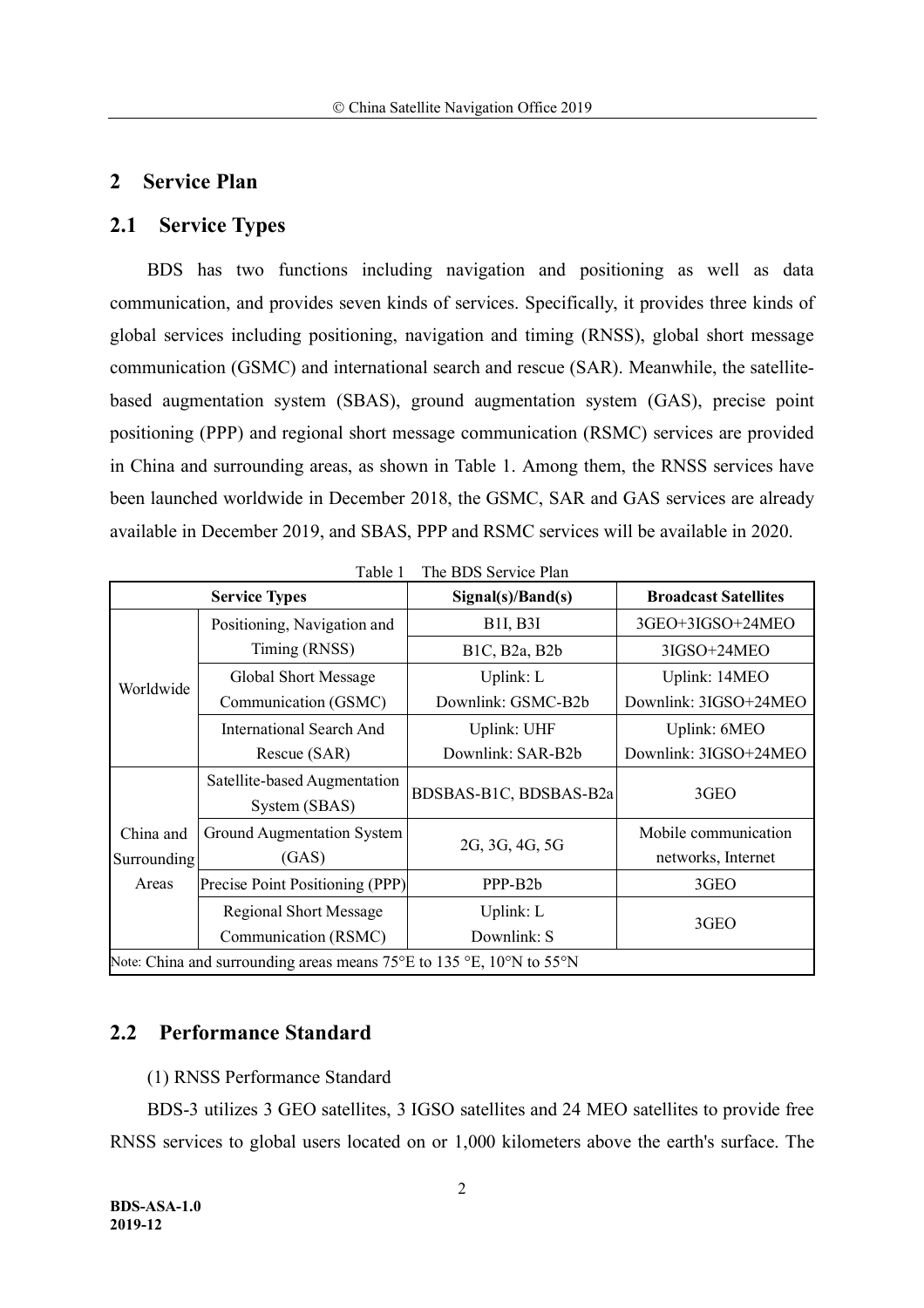|          | <b>Performance Characteristics</b> | <b>Performance Indicators</b>                |
|----------|------------------------------------|----------------------------------------------|
| Service  | Positioning Accuracy               | Horizontal $\leq 10$ m, Vertical $\leq 10$ m |
| Accuracy | Timing Accuracy                    | $\leq$ 20ns                                  |
| (95%)    | Velocity Measurement Accuracy      | $\leq 0.2$ m/s                               |
|          | Service Availability               | $\geqslant$ 99%                              |

main performance indicators are shown in Table 2.

Table 2 Main BDS RNSS Performance Indicators

(2) SBAS Service Performance Standard

BDS utilizes GEO satellites to provide free single-frequency augmentation and dualfrequency multi-constellation augmentation services in accordance with the International Civil Aviation Organization (ICAO) standards to users in China and surrounding areas, aiming to achieve APV-I and the CAT-I precision approach.

(3) GAS Service Performance Standard

BDS utilizes mobile communication networks or the Internet to provide users within the coverage area of reference station network, with high-precision positioning services at the meter, decimeter, centimeter and millimeter levels. The main performance indicators are shown in Table 3.

|                                       | <b>Performance Indicators</b>                                            |                                                                                |                                                                                     |                                                                                                                          |                                                                                                                                       |  |  |
|---------------------------------------|--------------------------------------------------------------------------|--------------------------------------------------------------------------------|-------------------------------------------------------------------------------------|--------------------------------------------------------------------------------------------------------------------------|---------------------------------------------------------------------------------------------------------------------------------------|--|--|
| Performance<br><b>Characteristics</b> | Single-<br>Frequency<br>Ranging<br><b>Augmentation</b><br><b>Service</b> | <b>Single Carrier</b><br><b>Phase</b><br><b>Augmentation</b><br><b>Service</b> | Dual-<br>Frequency<br><b>Carrier Phase</b><br><b>Augmentation</b><br><b>Service</b> | Dual-Frequency<br><b>Carrier Phase</b><br>Augmentation<br><b>Service</b><br>(Network RTK)                                | <b>BDS/GNSS Baseline Post-</b><br><b>Process with Accuracy at</b><br><b>Millimeter Level</b>                                          |  |  |
| <b>Target System</b>                  | <b>BDS</b>                                                               | <b>BDS</b>                                                                     | <b>BDS</b>                                                                          | <b>BDS/GNSS</b>                                                                                                          | <b>BDS/GNSS</b>                                                                                                                       |  |  |
| Positioning<br>Accuracy               | Vertical $\leq 3m$<br>(95%)                                              | Vertical $\leq 2m$<br>(95%)                                                    | Vertical $\leq 1m$<br>(95%)                                                         | Horizontal $\leq 2m$ Horizontal $\leq 1.2m$ Horizontal $\leq 0.5m$ Horizontal $\leq 5cm$<br>Vertical \left 10cm<br>(RMS) | Horizontal $\leq 5$ mm+1×10 <sup>-6</sup> ×D<br>Vertical $\leq 10$ mm+2×10 <sup>-6</sup> ×D<br>(RMS)<br>D means baseline length in km |  |  |
| <b>Initiating Time</b>                | Seconds                                                                  | $\leq$ 20min                                                                   | $\leq 40$ min                                                                       | $\leq 60s$                                                                                                               |                                                                                                                                       |  |  |

|  |  | Table 3 Main BDGAS Service Performance Indicators |  |  |  |
|--|--|---------------------------------------------------|--|--|--|
|--|--|---------------------------------------------------|--|--|--|

#### (4) PPP Service Performance Standard

BDS utilizes GEO satellites to provide users in China and surrounding areas with free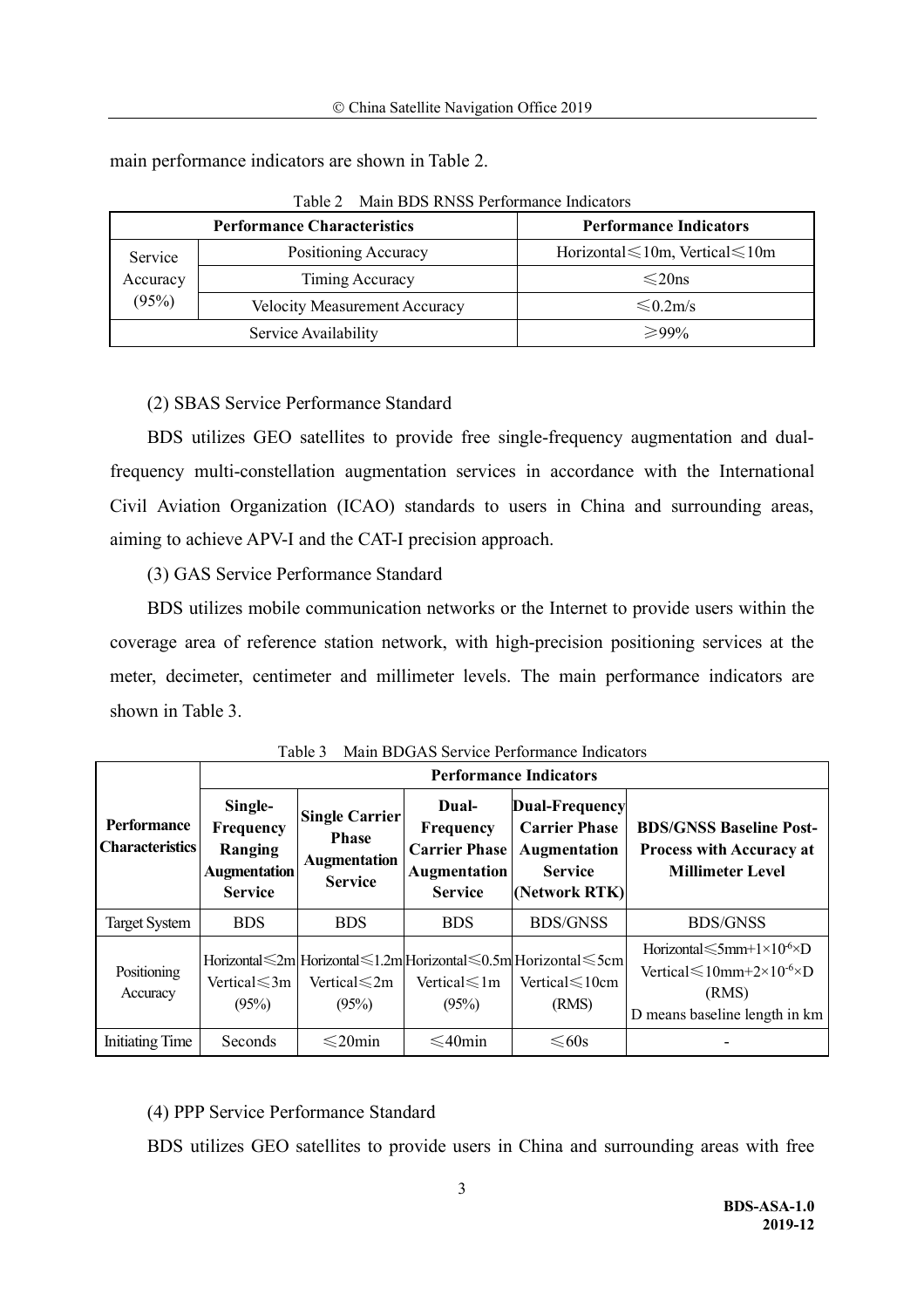| <u>1988 - Francesco Alexander Ludovice Barbara e Service Alexandro e service e service e service e ser</u> |                               |                                                                                 |  |  |  |
|------------------------------------------------------------------------------------------------------------|-------------------------------|---------------------------------------------------------------------------------|--|--|--|
| Performance                                                                                                | <b>Performance Indicators</b> |                                                                                 |  |  |  |
| <b>Characteristics</b>                                                                                     | Phase I (Year 2020)           | Phase II (After 2020)                                                           |  |  |  |
| <b>Broadcast Data Rate</b>                                                                                 | 500bps                        | It will be extended to enhance multiple global                                  |  |  |  |
| Positioning Accuracy                                                                                       | Horizontal $\leq 0.3$ m       | navigation systems, to improve broadcast data rate,                             |  |  |  |
| (95%)                                                                                                      | Vertical≤0.6m                 | to expand satellite service area according to the                               |  |  |  |
| Convergency Time                                                                                           | $\leq$ 30min                  | situation, and to improve positioning accuracy and<br>shorten convergence time. |  |  |  |

precise point positioning services. The main performance indicators are shown in Table 4.

Table 4 Main BDS PPP Service Performance Indicators

#### (5) RSMC Service Performance Standard

BDS utilizes GEO satellites to provide the regional short message communication service to users in China and surrounding areas. The main performance indicators are shown in Table 5.

| <b>Performance Characteristics</b>    |                                        | <b>Performance Indicators</b>                                                                                                     |
|---------------------------------------|----------------------------------------|-----------------------------------------------------------------------------------------------------------------------------------|
| Service Success Rate                  |                                        | ≥95%                                                                                                                              |
| Service Frequency                     |                                        | Normally once every 30 seconds, maximumly once per second                                                                         |
| Response Time                         |                                        | $\leq 1s$                                                                                                                         |
| <b>Terminal Transmission Power</b>    |                                        | $\leqslant$ 3w                                                                                                                    |
|                                       | Uplink                                 | $12,000,000$ times per hour                                                                                                       |
| Service Capacity                      | Downlink<br>$6,000,000$ times per hour |                                                                                                                                   |
| Maximum Length of<br>a Single Message |                                        | 14,000 bits (approximately equivalent to 1,000 Chinese characters)                                                                |
| Positioning                           | <b>RDSS</b>                            | Horizontal $\leq$ 20m, Vertical $\leq$ 20m                                                                                        |
| Accuracy $(95\%)$                     | <b>CRDSS</b>                           | Horizontal $\leq 10$ m, Vertical $\leq 10$ m                                                                                      |
| Two-Way Timing Accuracy               |                                        | $\leq 10$ ns                                                                                                                      |
| <b>Usage Constraints and Remarks</b>  |                                        | If a user's radial velocity relative to the satellite is greater than<br>1000km/h, the adaptive Doppler compensation is required. |

Table 5 Main BDS RSMC Service Performance Indicators

#### (6) GSMC Service Performance Standard

BDS utilizes MEO satellites to provide global short message communication services to authorized users located on or 1,000 kilometers above the earth's surface. The main performance indicators are shown in Table 6.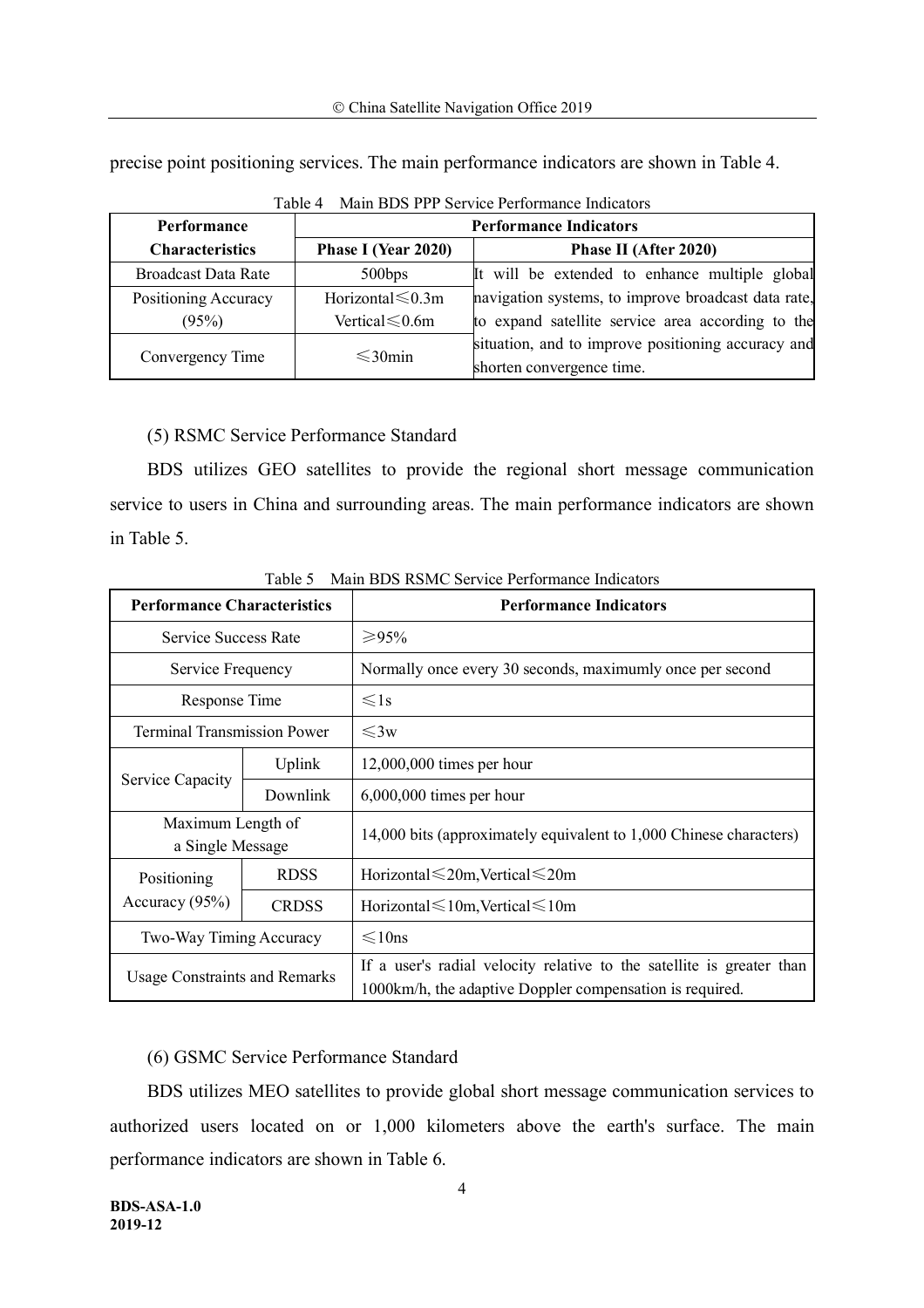| <b>Performance Characteristics</b>    |          | <b>Performance Indicators</b>                                                                                                                                                                |
|---------------------------------------|----------|----------------------------------------------------------------------------------------------------------------------------------------------------------------------------------------------|
| <b>Service Success Rate</b>           |          | $\geq 95\%$                                                                                                                                                                                  |
| Response Time                         |          | Normally better than 1 min                                                                                                                                                                   |
| <b>Terminal Transmission Power</b>    |          | $\leq 10w$                                                                                                                                                                                   |
|                                       | Uplink   | 300,000 times per hour                                                                                                                                                                       |
| Service Capacity                      | Downlink | 200,000 times per hour                                                                                                                                                                       |
| Maximum Length of<br>a Single Message |          | 560 bits (approximately equivalent to 40 Chinese characters)                                                                                                                                 |
| <b>Usage Constraints and Remarks</b>  |          | A user needs to carry out adaptive Doppler compensation, and after<br>the compensation, the frequency offset of the uplink signal arriving<br>at the satellite should be less than 1,000 Hz. |

Table 6 Main BDS GSMC Service Performance Indicators

#### (7) SAR Service Performance Standard

BDS utilizes MEO satellites to provide free distress warning services in accordance with the COSPAS-SARSAT standards, to maritime, aviation and land users around the world in conjunction with other search and rescue satellite systems. It is capable of confirming the service by using a return link. The main performance indicators are shown in Table 7.

|  |  |  | Table 7 Main BDS International SAR Service Performance Indicators |  |  |
|--|--|--|-------------------------------------------------------------------|--|--|
|--|--|--|-------------------------------------------------------------------|--|--|

| <b>Performance Characteristics</b>         | <b>Performance Indicators</b> |
|--------------------------------------------|-------------------------------|
| Detection Probability                      | $\geqslant$ 99%               |
| <b>Independent Positioning Probability</b> | $\geq 98\%$                   |
| <b>Independent Positioning Accuracy</b>    | $\leqslant$ 5km               |
| Ground Receiving Bit Error Rate            | $\leq 5 \times 10^{-5}$       |
| Availability                               | ≥995%                         |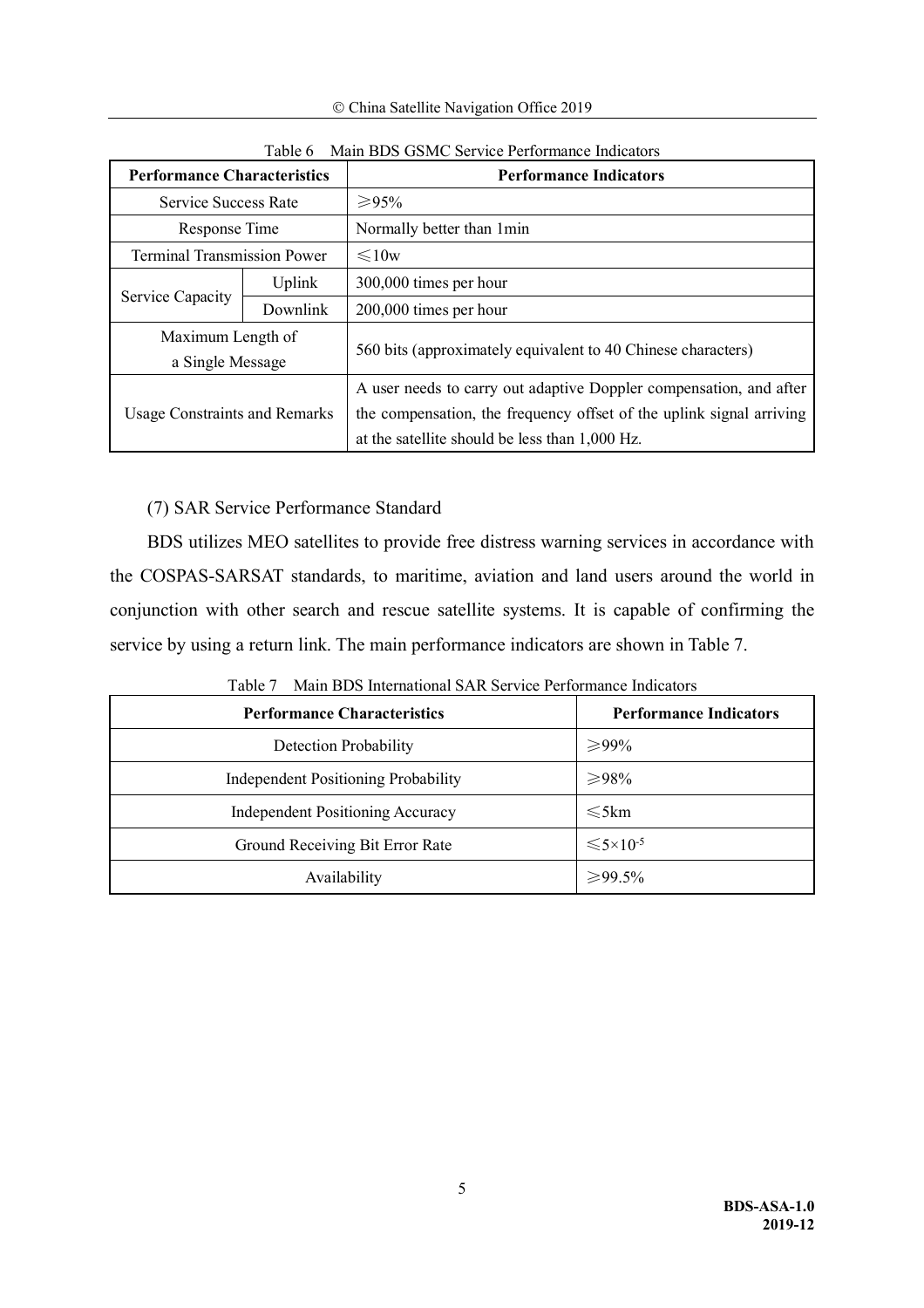#### **3 Service Guarantee System**

#### **3.1 Service Documents**

Service documents refer to relevant technical and guidance documents, which are used for developing user terminals, introducing the system service performance and facilitating utilization of the system. Specifically, those include interface control documents, usage guidance for interface control documents, service performance standards and user guide manuals, etc.

#### **3.1.1 Interface Control Documents**

Interface control documents mainly define the signal characteristics, ranging code characteristics, message structures, message parameters and algorithms, which can be upgraded in parallel as the system construction and development progresses.

#### (1) RNSS

The interface control documents are issued according to different signals. The BDS RNSS signal interface control documents are shown in Table 8.

| <b>Index</b>   | <b>Title</b>                                                 | Signal           | <b>Issue Date</b> |
|----------------|--------------------------------------------------------------|------------------|-------------------|
|                | BeiDou Navigation Satellite System Signal In Space Interface | B <sub>1</sub> C | 2017.12           |
|                | Control Document Open Service Signal B1C (Version 1.0)       |                  |                   |
|                | BeiDou Navigation Satellite System Signal In Space Interface | B2a              |                   |
|                | Control Document Open Service Signal B2a (Version 1.0)       |                  | 2017.12           |
| 3              | BeiDou Navigation Satellite System Signal In Space Interface | <b>B3I</b>       | 2018.02           |
|                | Control Document Open Service Signal B3I (Version 1.0)       |                  |                   |
| $\overline{4}$ | BeiDou Navigation Satellite System Signal In Space Interface | B1I              |                   |
|                | Control Document Open Service Signal B1I (Version 3.0)       |                  | 2019.02           |
|                | BeiDou Navigation Satellite System Signal In Space Interface |                  |                   |
|                | Control Document Open Service Signal B2b (Beta Version)      | B <sub>2</sub> h | 2019.12           |

Table 8 The BDS RNSS Signal Interface Control Documents

#### (2) SBAS Service

The interface control documents are issued according to different signals. Users can refer the official website of the ICAO (www.icao.org) for more information. The BDSBAS service signal interface control documents will be issued, as shown in Table 9.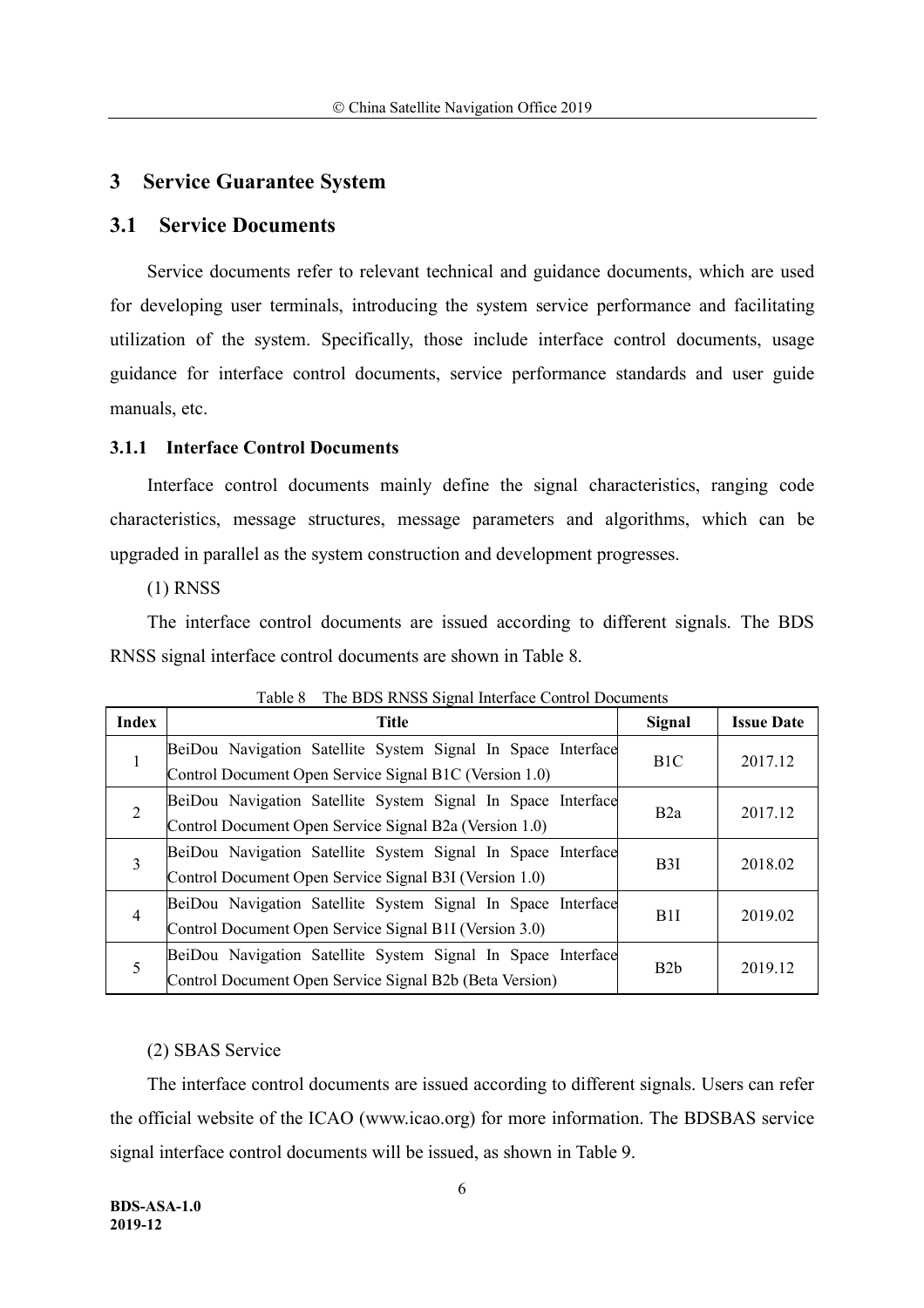| <b>Index</b> | Title                                                        | Signal            | <b>Issue Date</b> |
|--------------|--------------------------------------------------------------|-------------------|-------------------|
|              | BeiDou Navigation Satellite System Signal In Space Interface |                   |                   |
|              | Control Document Satellite Based Augmentation System         | <b>BDSBAS-B1C</b> | 2020.06           |
|              | Service Signal BDSBAS-B1C (Beta Version)                     |                   |                   |
|              | BeiDou Navigation Satellite System Signal In Space Interface |                   |                   |
|              | Control Document Satellite Based Augmentation System         | BDSBAS-B2a        | 2020.06           |
|              | Service Signal BDSBAS-B2a (Beta Version)                     |                   |                   |

Table 9 The BDSBAS Service Signal Interface Control Documents

(3) PPP Service

The interface control documents are issued according to different signals. The BDS PPP service signal PPP-B2b interface control document is shown in Table 10.

| Index | Title                                                | Signal               | <b>Issue Date</b> |
|-------|------------------------------------------------------|----------------------|-------------------|
|       | BeiDou Navigation Satellite System Signal In Space   |                      |                   |
|       | Interface Control Document Precise Point Positioning | PPP-B <sub>2</sub> b | 2019.12           |
|       | Service Signal PPP-B2b (Beta Version)                |                      |                   |

Table 10 The BDS PPP Service Interface Control Document

#### (4) RSMC Service

The interface control documents are released according to service types. The BDS RSMC service interface control document will be issued, as shown in Table 11.

|       | 1 AUR 1 1<br>THE DDS INSINE SETVICE INTERNET CONTENT DOCUMENT           |                   |
|-------|-------------------------------------------------------------------------|-------------------|
| Index | Title                                                                   | <b>Issue Date</b> |
|       | BeiDou Navigation Satellite System Regional Short Message Communication | 2020.06           |
|       | Service Signal In Space Interface Control Document (Beta Version)       |                   |

Table 11 The BDS RSMC Service Interface Control Document

#### (5) GSMC Service

The interface control documents are issued according to service types. The BDS GSMC service interface control document will be issued, as shown in Table 12.

| Index | Title                                                                 | <b>Issue Date</b> |
|-------|-----------------------------------------------------------------------|-------------------|
|       | BeiDou Navigation Satellite System Global Short Message Communication | 2020.06           |
|       | Service Signal In Space Interface Control Document (Beta Version)     |                   |

Table 12 The BDS GSMC Service Interface Control Document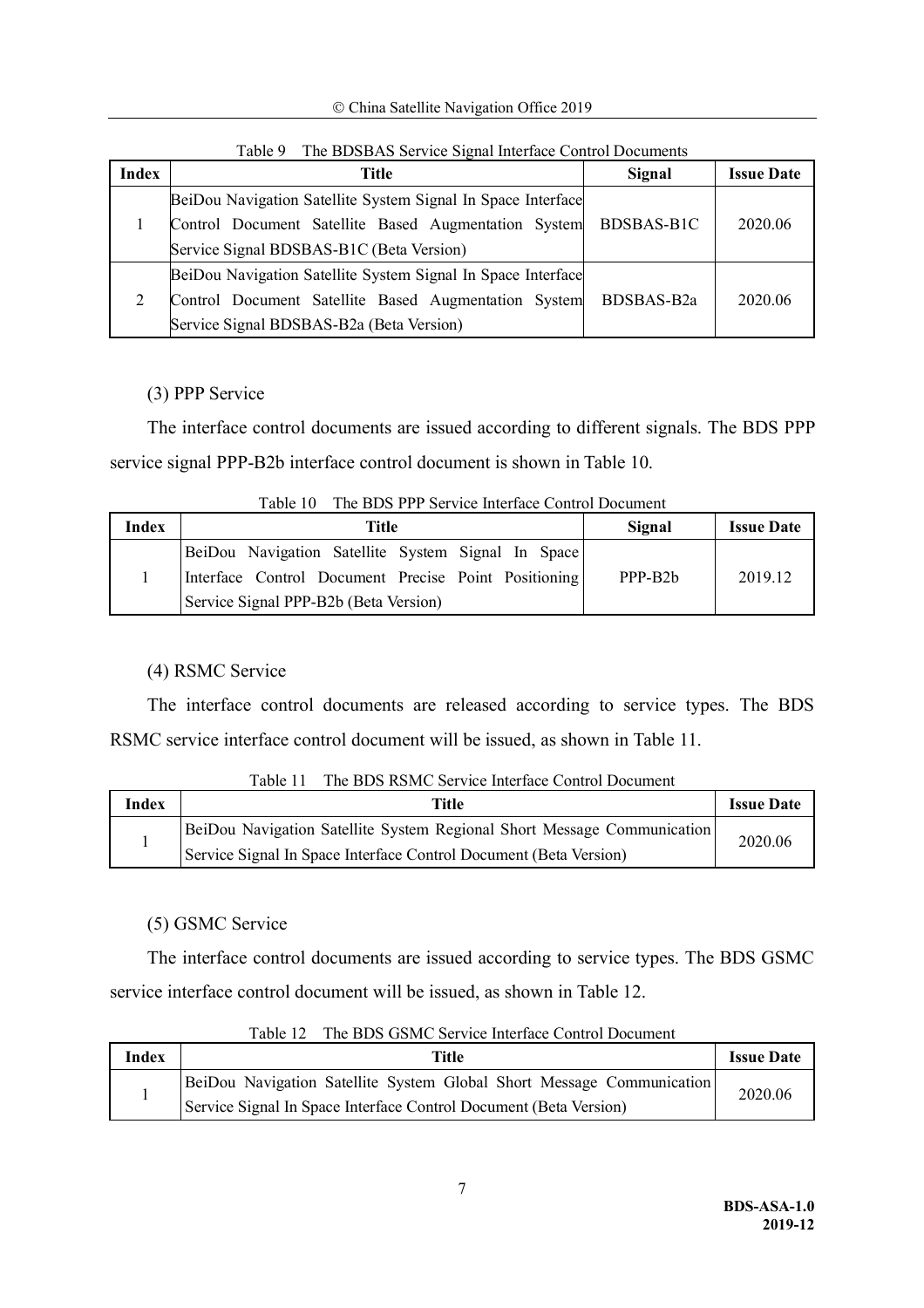#### (6) SAR Service

Interface control documents (with return link) are issued according to service types. The BDS international SAR service interface control document will be issued, as shown in Table 13. Users can refer the official website of the COSPAS-SARSAT (http://cospas-sarsat.int/en/) for more information.

| Index | Title                                                                  | <b>Issue Date</b> |
|-------|------------------------------------------------------------------------|-------------------|
|       | BeiDou Navigation Satellite System Search And Rescue Service Signal In | 2020.06           |
|       | Space Interface Control Document (Beta Version)                        |                   |

Table 13 The BDS International SAR Service Interface Control Document

#### **3.1.2 Usage Guidance for Interface Control Documents**

In order to help users to better understand and use the interface control documents, the usage guidance serves as an interpretation of RNSS, SBAS and PPP services interface control documents, and will be upgraded correspondingly. The usage guidance for BDS services interface control documents will be issued, as shown in Table 14.

| <b>Index</b> | <b>Title</b>                                                                                                                                                      | Signal                            | <b>Issue Date</b> |
|--------------|-------------------------------------------------------------------------------------------------------------------------------------------------------------------|-----------------------------------|-------------------|
|              | Usage Guidance for BeiDou Navigation Satellite System<br>Service Signal In Space Interface Control<br>Open<br>Documents (Version 1.0)                             | B1C, B2a, B1I,<br><b>B3I, B2b</b> | 2020.06           |
| 2            | Usage Guidance for BeiDou Navigation Satellite System<br>Satellite-Based Augmentation System Service Signal In<br>Space Interface Control Documents (Version 1.0) | BDSBAS B1C<br>BDSBAS B2a          | 2020.06           |
| 3            | Usage Guidance for BeiDou Navigation Satellite System<br>Precise Point Positioning Service Signal In Space Interface<br>Control Documents (Version 1.0)           | PPP-B <sub>2</sub> b              | 2020.06           |

Table 14 The Usage Guidance for BDS Services Interface Control Documents

#### **3.1.3 Service Performance Standards**

Service performance standards mainly specify the service performance characteristics and performance indicators of various system services. The BDS services performance standard documents will be upgraded according to the system construction and development, as shown in Table 15.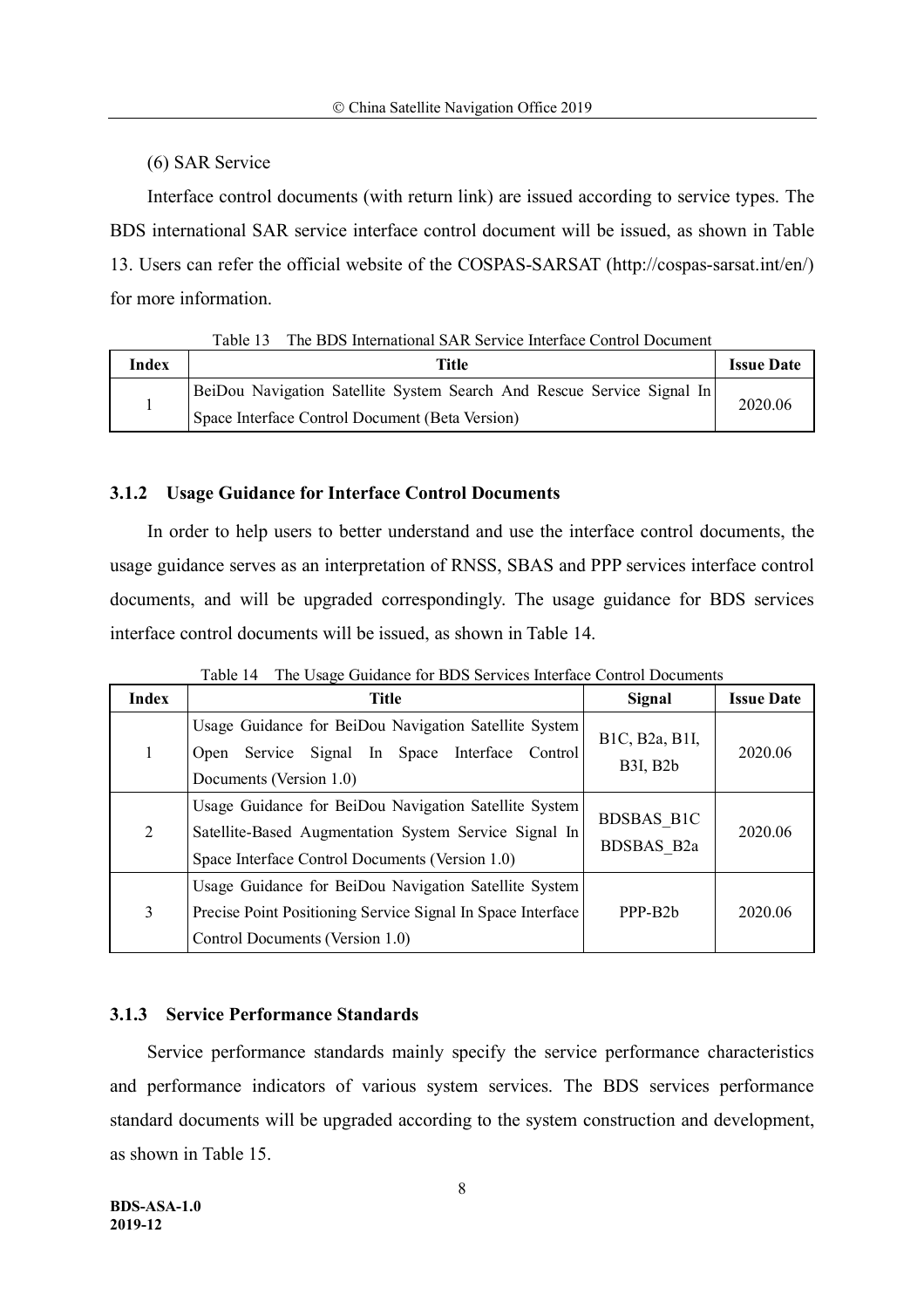Ó China Satellite Navigation Office 2019

| <b>Index</b>   | <b>Service Types</b>          | <b>Title</b>                                                                                                          | <b>Issue Date</b> |
|----------------|-------------------------------|-----------------------------------------------------------------------------------------------------------------------|-------------------|
| 1              |                               | BeiDou Navigation Satellite System Open Service Performance<br>Standard (Version 1.0)                                 | 2013.12           |
| $\overline{2}$ | <b>RNSS</b><br>$\overline{3}$ | BeiDou Navigation Satellite System Open Service Performance<br>Standard (Version 2.0)                                 | 2018.12           |
|                |                               | BeiDou Navigation Satellite System Open Service Performance<br>Standard (Version 3.0)                                 | 2020.12           |
| $\overline{4}$ | <b>SBAS</b>                   | BeiDou Satellite-Based Augmentation System Performance<br>Standard (Version 1.0)                                      | 2020.12           |
| 5              | GAS                           | National BDS Augmentation System Service Performance<br>Standard (Version 1.0)                                        | 2017.07           |
| 6              |                               | BeiDou Ground Augmentation System Performance Standard<br>(Version 2.0)                                               | 2020.12           |
| 7              | PPP                           | BeiDou Navigation Satellite System Precise Point Positioning<br>Service Performance Standard (Version 1.0)            | 2020.12           |
| 8              | <b>RSMC</b>                   | BeiDou Navigation Satellite System Regional Short Message<br>Communication Service Performance Standard (Version 1.0) | 2020.12           |
| 9              | <b>GSMC</b>                   | BeiDou Navigation Satellite System Global Short Message<br>Communication Service Performance Standard (Version 1.0)   | 2020.12           |
| 10             | <b>SAR</b>                    | BeiDou Navigation Satellite System Search And Rescue Service<br>Performance Standard (Version 1.0)                    | 2020.12           |

Table 15 The BDS Services Performance Standard Documents

#### **3.1.4 User Guide Manuals**

User guide manuals are mainly used to help users understand the use of the RSMC and GSMC service procedures, to guide users to complete the application, registration and utilization of services. The user guide manuals for BDS services will be upgraded according to the system construction and development, as shown in Table 16.

| Index | <b>Service Types</b> | Title                                                        | <b>Issue Date</b> |
|-------|----------------------|--------------------------------------------------------------|-------------------|
|       | <b>RSMC</b>          | The User Guide Manual for BeiDou Navigation Satellite System |                   |
|       |                      | Regional Short Message Communication Service (Version 1.0)   | 2020.12           |
| C.    | <b>GSMC</b>          | The User Guide Manual for BeiDou Navigation Satellite System | 2020.12           |
|       |                      | Global Short Message Communication Service (Version 1.0)     |                   |

Table 16 The User Guide Manuals for BDS Services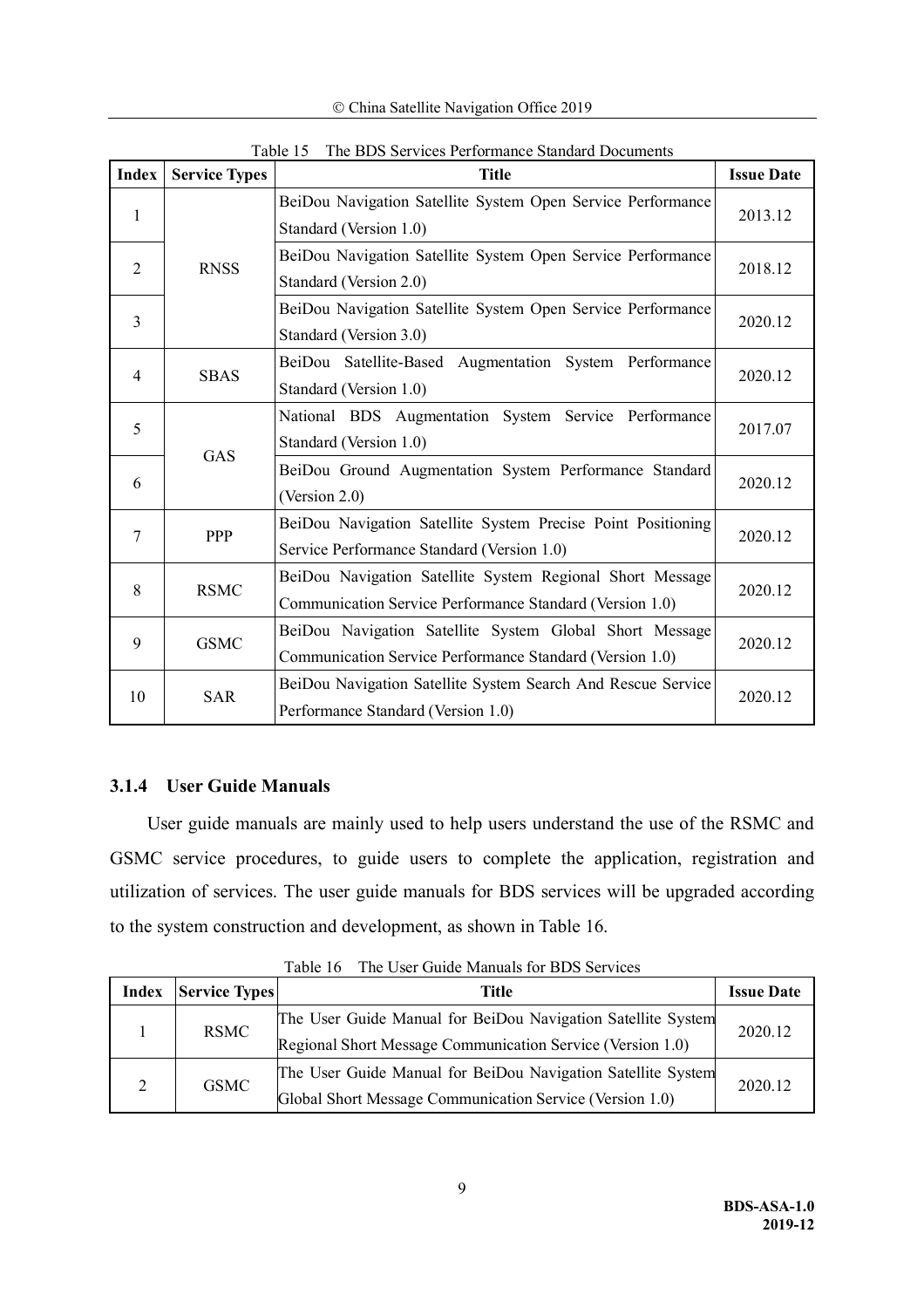#### **3.1.5 Other Important System Information**

According to the development and actual operation status of the system construction, the system construction and development plan, system constellation status, parameters required for high-precision applications, etc, will be timely released. Planned and unplanned interruptions of the in-orbit satellites and other relevant information will be timely notified.

#### **3.2 Information Dissemination**

The BDS interface control documents, usage guidance for service interface control documents, service performance standards, user guide manuals, and other important information of the system will be timely released on the official BDS website (www.beidou.gov.cn).

#### **3.3 Feedback Mechanism**

The BDS service user feedback mechanism is being established, and a designated E-mail box (BDServices@beidou.gov.cn) is set up to receive the feedback, comments and suggestions. BDS will respond to global users' needs in a timely manner, continuously improve service capability and user response mechanism, so as to provide the best BDS application service experience for global users.